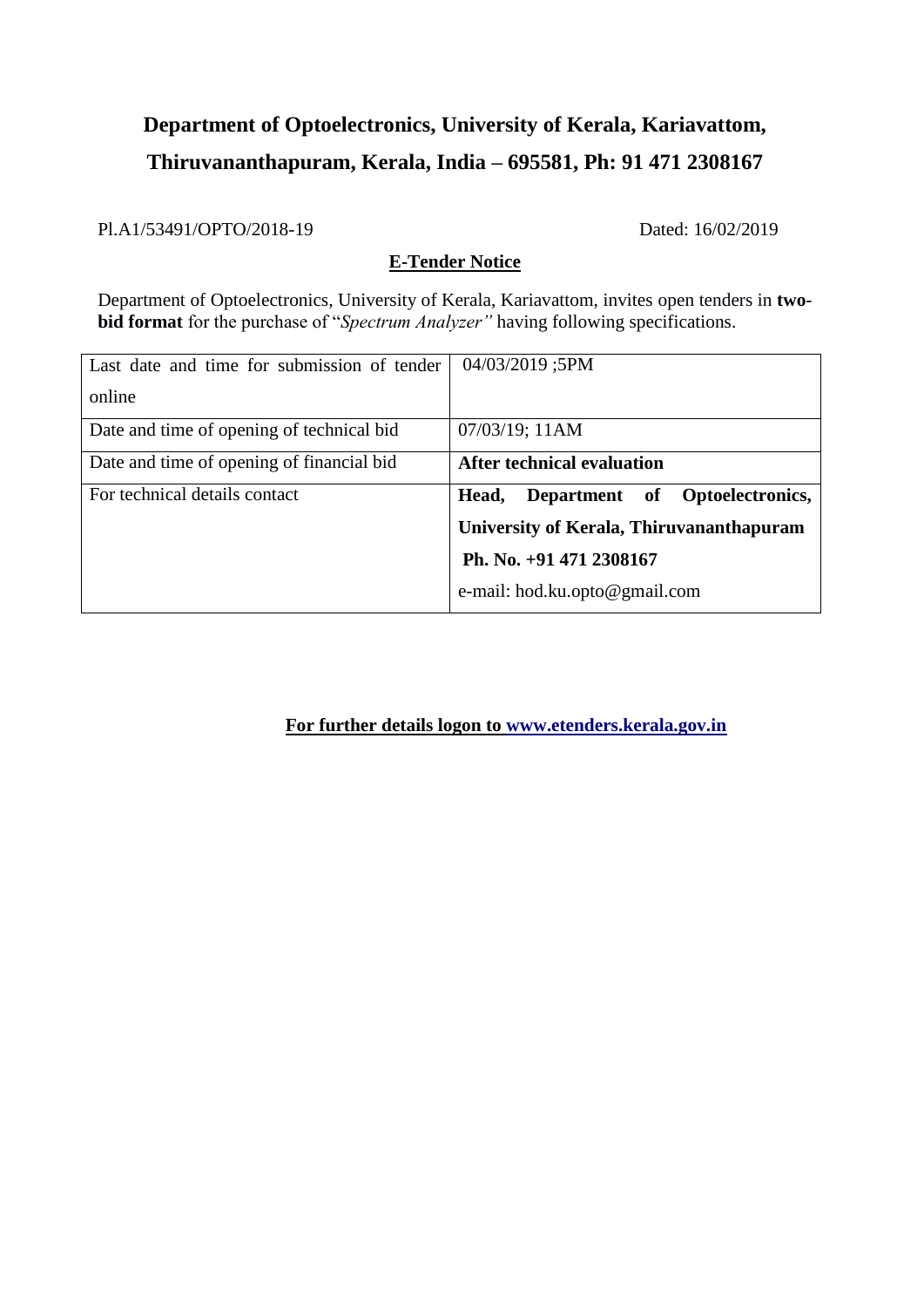## **Item: Spectrum Analyzer**

## **Technical Specifications**

| Wavelength Range (nm)                     | $: 900-1700$                                     |
|-------------------------------------------|--------------------------------------------------|
| Input fiber Compatibility                 | : Single mode, Graded index                      |
| Wavelength accuracy (nm)                  | : $\pm$ 0.30 Full band                           |
| <b>Wavelength Resolution Setting (nm)</b> | $: 0.03$ to 1.0                                  |
| Number of Sampling                        | : 501 to 50001                                   |
| Measurement Level Range (dBm)             | : 10 to $-65$                                    |
| Level Accuracy (dB)                       | $: \pm 0.4$                                      |
| Level Linearity (dB)                      | $: \pm 0.05$                                     |
| Dynamic Range(dB)                         | : 70                                             |
| Sweep Speed (ms)                          | : 200 at optimized span and sampling points      |
| Connector Type                            | : User replaceable- FC, SC, ST, SMA and the like |
| <b>Internal Storage</b>                   | : 5000 traces or more                            |
| Interface                                 | : USB 3.0 or above, GPIB, Rs232, RS 422, VGA     |
| <b>Input Damage Threshold</b>             | :20mW                                            |
| Free-Space Input                          | : Preferable                                     |
| Display                                   | : built in of LCD or LED                         |
| <b>Supply Voltage</b>                     | : 100 - 240 VAC, 47 - 63 Hz, 250 W (Max)         |
| <b>Operating Temperature</b>              | : 10 °C to 40 °C                                 |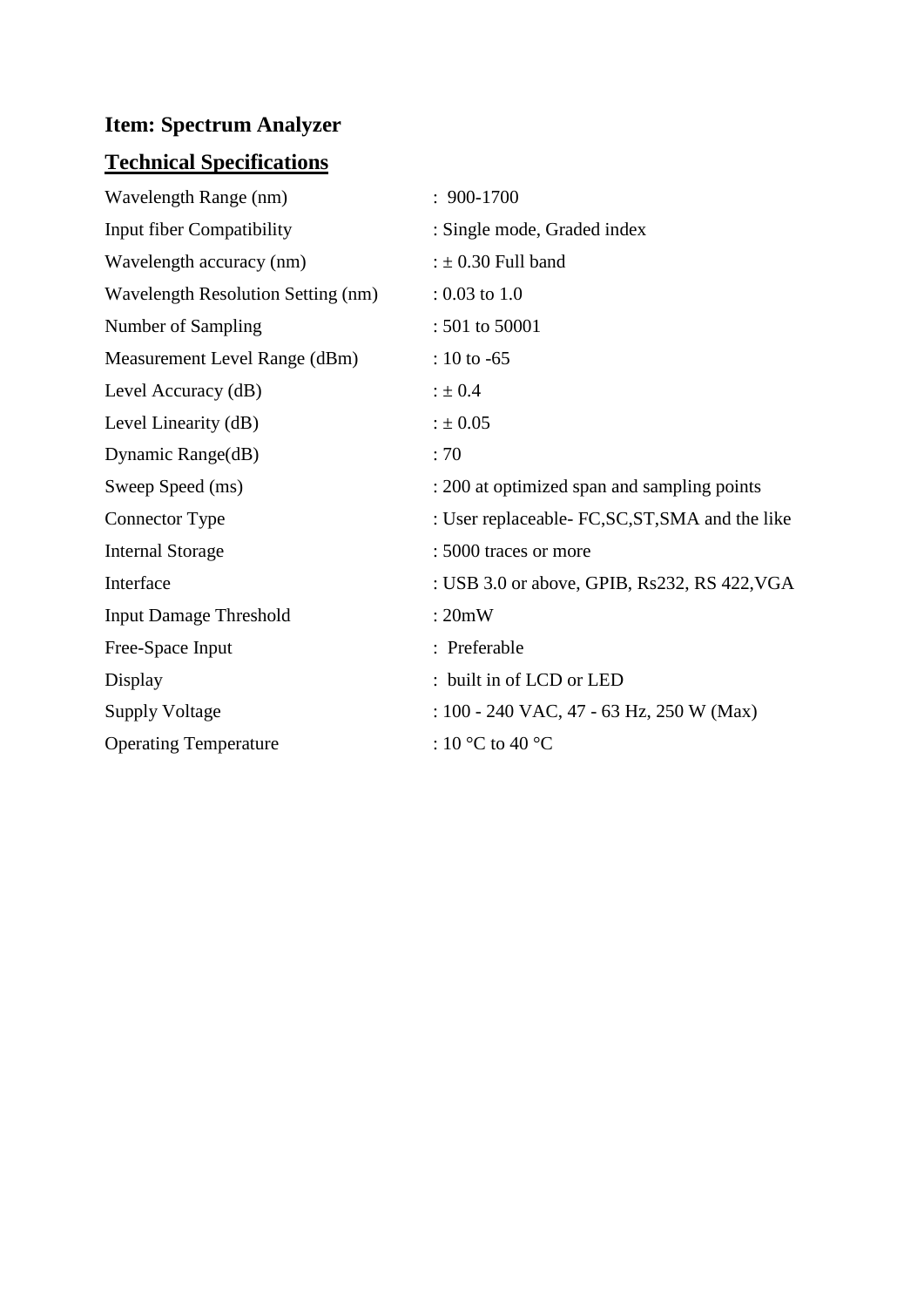#### **General Conditions:**

- 1. Every tenderer should submit Tender fee of **Rs. 2,500/-**
- 2. Every tenderer should submit an Earnest Money Deposit (EMD) of **Rs. 50,000/-**
- 3. The tender shall be submitted in the **two bid** viz. Technical Bid and Financial Bid. Only those qualified in technical bid will be eligible for participating in financial bid. A presentation regarding the technical specification and item to be supplied shall be done before the technical evaluation committee **if requested**.
- 4. The bidder should be a manufacturer or their dealer specifically authorized by the manufacturer to quote on their behalf for this tender as per Manufacturer Authorization form and Indian agents of foreign principals, if any, who must have designed, manufactured, tested and supplied the equipment(s) similar to the type specified in the "Technical Specification". Such equipment must be of the most recent series/models incorporating the latest improvements in design. The models should be in successful operation for at least one year as on date of Bid Opening.
- 5. **Compliance Statement**: Along with the technical details provide a tabular column indicating whether the equipment quoted by you meets the specifications by indicating 'YES' or 'NO'. If 'YES', support the claim by providing original brochures. **Vendors should provide clear brochures/data sheets about the equipment and its working. Also include adequate proof for the claim regarding the performance.**
- 6. **Reference:** Names of Institutes with contact person and telephone/ email where similar equipment supplied by you in India shall be mentioned in the bid.
- 7. Incomplete & conditional tenders and tenders received after the due date will be summarily rejected without assigning any reasons thereof.
- 8. The price should be inclusive of all taxes, duties, transportation, insurance, installation etc. University of Kerala will provide essentiality and DSIR certificates **if required**. Nothing extra will be paid in addition to the quoted rate. Any amount in Indian rupees for installation, commission, labour, spares, service etc shall be entered in item 2 of BoQ.
- 9. Payment Terms: 90% payment shall be made through irrevocable LC on presentation of complete and clear shipping documents and balance 10% of the amount shall be released after the receipt, installation commissioning and acceptance of the equipment in **case of foreign consignment.**